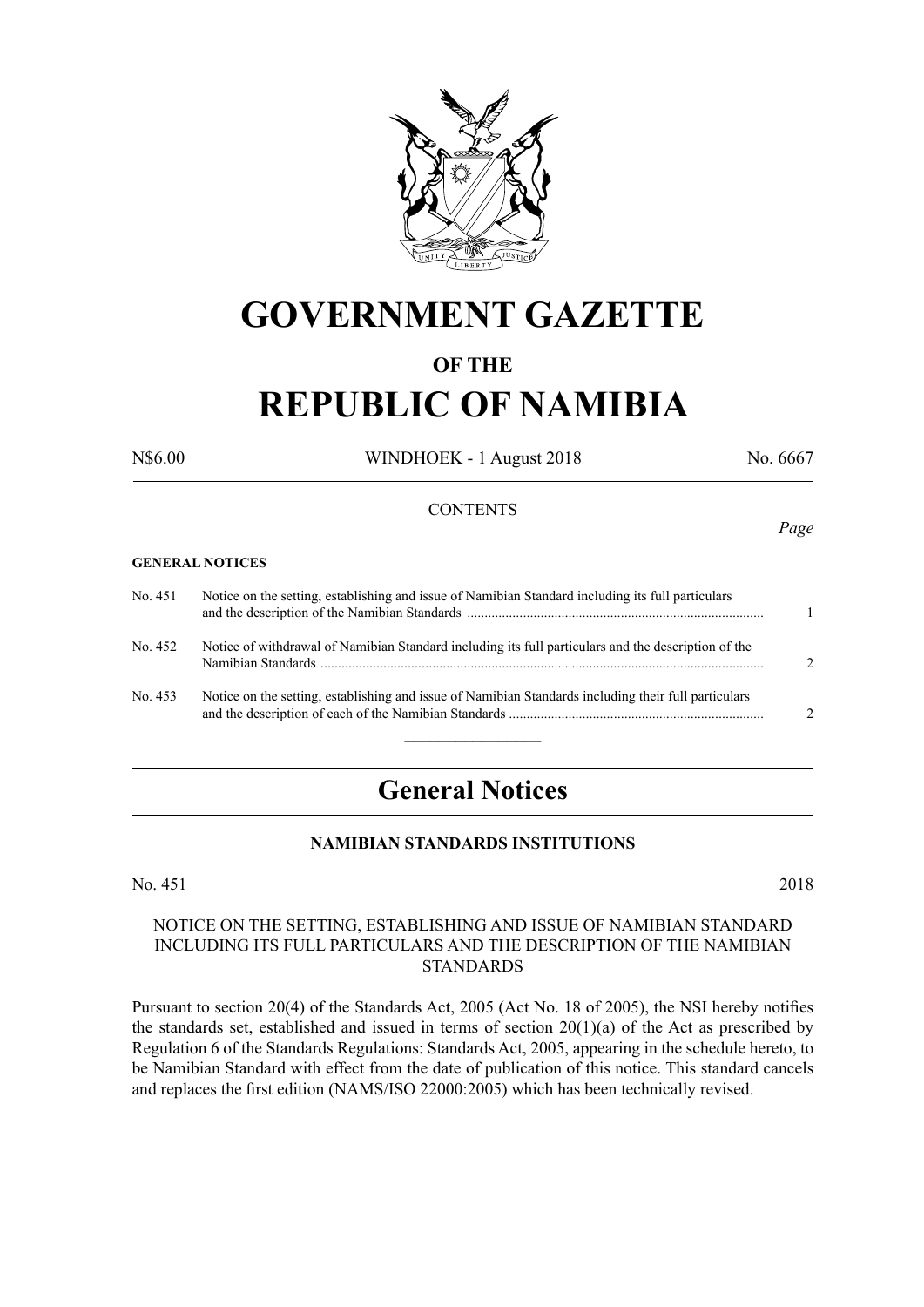#### **SCHEDULE**

| No. | <b>Namibian Standard (NAMS)</b> | <b>Particulars and Description of the Namibian Standards</b>                            |
|-----|---------------------------------|-----------------------------------------------------------------------------------------|
|     | NAMS/ISO 22000:2018             | Food safety management systems - Requirements for any<br>organization in the food chain |

#### **C. WASSERFALL CHIEF EXECUTIVE OFFIVER NAMIBIAN STANDARDS INSTITUTIONS**

#### **NAMIBIAN STANDARDS INSTITUTIONS**

 $\overline{\phantom{a}}$  , where  $\overline{\phantom{a}}$ 

No. 452 2018

#### NOTICE ON THE WITHDRAWAL OF NAMIBIAN STANDARDS INCLUDING THEIR FULL PARTICULARS AND THE DESCRIPTION OF EACH OF THE NAMIBIAN STANDARDS

Pursuant to section 20(4) of the Standards Act, 2005 (Act No. 18 of 2005), the NSI hereby notifies the standards set, established and issued in terms of section 20(1) (a) of the Act as prescribed by Regulation 6 of the Standards Regulations: Standards Act, 2005, to be withdrawn as a Namibian Standard with effect from the date of publication of this notice. This standard is cancelled and replaced by NAMS/ISO 22000:2018

#### **SCHEDULE**

| No. | <b>Namibian Standard (NAMS)</b> | <b>Particulars and Description of the Namibian Standards</b> |
|-----|---------------------------------|--------------------------------------------------------------|
|     | NAMS/ISO 22000:2005             | Food safety management systems - Requirements for any        |
|     |                                 | organization in the food chain                               |

#### **C. WASSERFALL CHIEF EXECUTIVE OFFIVER NAMIBIAN STANDARDS INSTITUTIONS**  $\overline{\phantom{a}}$  , where  $\overline{\phantom{a}}$

#### **NAMIBIAN STANDARDS INSTITUTIONS**

No. 453 2018

#### NOTICE ON THE SETTING, ESTABLISHING AND ISSUE OF NAMIBIAN STANDARD INCLUDING ITS FULL PARTICULARS AND THE DESCRIPTION OF THE NAMIBIAN STANDARDS

Pursuant to section 20(4) of the Standards Act, 2005 (Act No. 18 of 2005), the NSI hereby notifies the standards set, established and issued in terms of section 20(1) (a) of the Act as prescribed by Regulation 6 of the Standards Regulations: Standards Act, 2005, appearing in the schedule hereto, to be Namibian Standard with effect from the date of publication of this notice.

#### **SCHEDULE**

| No. | <b>Namibian Standard (NAMS)</b>  | <b>Particulars and Description of the Namibian Standards</b>                                        |
|-----|----------------------------------|-----------------------------------------------------------------------------------------------------|
|     | NAMS/IEC TS 61836 ed 1.0<br>2018 | Solar photovoltaic – Terms, definitions and systems.                                                |
|     | NAMS/IEC 62108 ed 1.0 2018       | Concentrator photovoltaic (CPV) modules and assemblies –<br>Design qualification and type approval. |